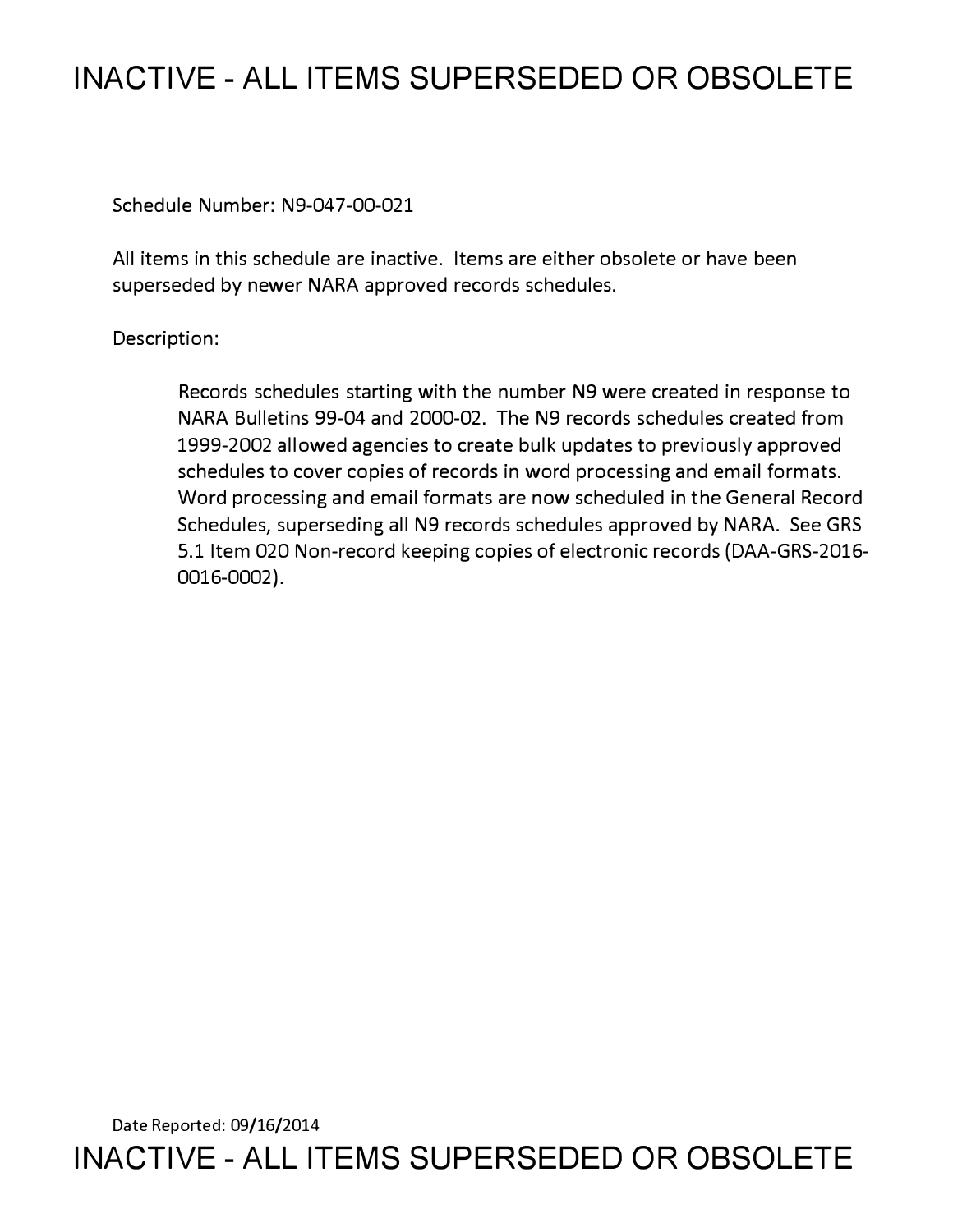| <b>REQUEST FOR RECORDS DISPOSITION AUTHORITY</b>                                     |                                                                                                   |                                                                                                                                                                                                                                                                                                                                                                                                                                                                              | <b>JOB NUMBER</b><br>NG-47-00-21                                                                                                                                                                                         |                                    |
|--------------------------------------------------------------------------------------|---------------------------------------------------------------------------------------------------|------------------------------------------------------------------------------------------------------------------------------------------------------------------------------------------------------------------------------------------------------------------------------------------------------------------------------------------------------------------------------------------------------------------------------------------------------------------------------|--------------------------------------------------------------------------------------------------------------------------------------------------------------------------------------------------------------------------|------------------------------------|
| To<br>NATIONAL ARCHIVES & RECORDS ADMINISTRATION                                     |                                                                                                   |                                                                                                                                                                                                                                                                                                                                                                                                                                                                              | Date received<br>JAN 10 2000                                                                                                                                                                                             |                                    |
| 8601 ADELPHI ROAD COLLEGE PARK, MD 20740-6001<br>FROM (Agency or establishment)<br>1 |                                                                                                   |                                                                                                                                                                                                                                                                                                                                                                                                                                                                              | <b>NOTIFICATION TO AGENCY</b>                                                                                                                                                                                            |                                    |
| <b>Social Security Administration</b>                                                |                                                                                                   |                                                                                                                                                                                                                                                                                                                                                                                                                                                                              |                                                                                                                                                                                                                          |                                    |
| <b>MAJOR SUBDIVISION</b><br>$\overline{2}$                                           |                                                                                                   |                                                                                                                                                                                                                                                                                                                                                                                                                                                                              | In accordance with the provisions of 44 $\cup$ S C 3303a, the<br>disposition request, including amendments, is approved<br>except for items that may be marked "disposition not<br>approved" or "withdrawn" in column 10 |                                    |
| <b>MINOR SUBDIVISION</b><br>3                                                        |                                                                                                   |                                                                                                                                                                                                                                                                                                                                                                                                                                                                              |                                                                                                                                                                                                                          |                                    |
| <b>TELEPHONE NUMBER</b><br>NAME OF PERSON WITH WHOM TO<br>5<br>4<br><b>CONFER</b>    |                                                                                                   |                                                                                                                                                                                                                                                                                                                                                                                                                                                                              | <b>DATE</b><br><b>ARCHIVIST OF THE UNITED STATES</b>                                                                                                                                                                     |                                    |
| <b>Stanley Nusenko</b><br>410/965-8987                                               |                                                                                                   | FAX 410/966-1704                                                                                                                                                                                                                                                                                                                                                                                                                                                             | $5 - 8 - 00$                                                                                                                                                                                                             |                                    |
| 6                                                                                    | <b>AGENCY CERTIFICATION</b>                                                                       | I hereby certify that I am authorized to act for this agency in matters pertaining to the disposition of its records and that the<br>records proposed for disposal on the attached _____ page(s) are not needed now for the business for this agency or will not be<br>needed after the retention periods specified, and that written concurrence from the General Accounting Office, under the<br>provisions of Title 8 of the GAO Manual for Guidance of Federal Agencies, |                                                                                                                                                                                                                          |                                    |
|                                                                                      | $\widetilde{\bigwedge}$ is not required                                                           | is attached, or                                                                                                                                                                                                                                                                                                                                                                                                                                                              | has been requested                                                                                                                                                                                                       |                                    |
| <b>DATE</b>                                                                          | SIGNATURE OF AGENCY REPRESENTATIVE                                                                |                                                                                                                                                                                                                                                                                                                                                                                                                                                                              | TITLE                                                                                                                                                                                                                    |                                    |
|                                                                                      |                                                                                                   |                                                                                                                                                                                                                                                                                                                                                                                                                                                                              |                                                                                                                                                                                                                          | SSA Records Officer                |
| 7 ITEM NO                                                                            |                                                                                                   | 8 DESCRIPTION OF ITEM AND PROPOSED DISPOSITION                                                                                                                                                                                                                                                                                                                                                                                                                               | 9 GRS OR<br>SUPERSEDED JOB<br><b>CITATION</b>                                                                                                                                                                            | 10 ACTION TAKEN<br>(NARA USE ONLY) |
|                                                                                      | <b>Research and Statistics</b><br>(See attached submission in response to<br>NARA Bulletin 99-04) |                                                                                                                                                                                                                                                                                                                                                                                                                                                                              |                                                                                                                                                                                                                          |                                    |

 $\hat{\mathbf{r}}$ 

 $\bullet$ 

 $\mathcal{A}^{\pm}$ 

 $\ddot{\phantom{a}}$ 

 $\equiv$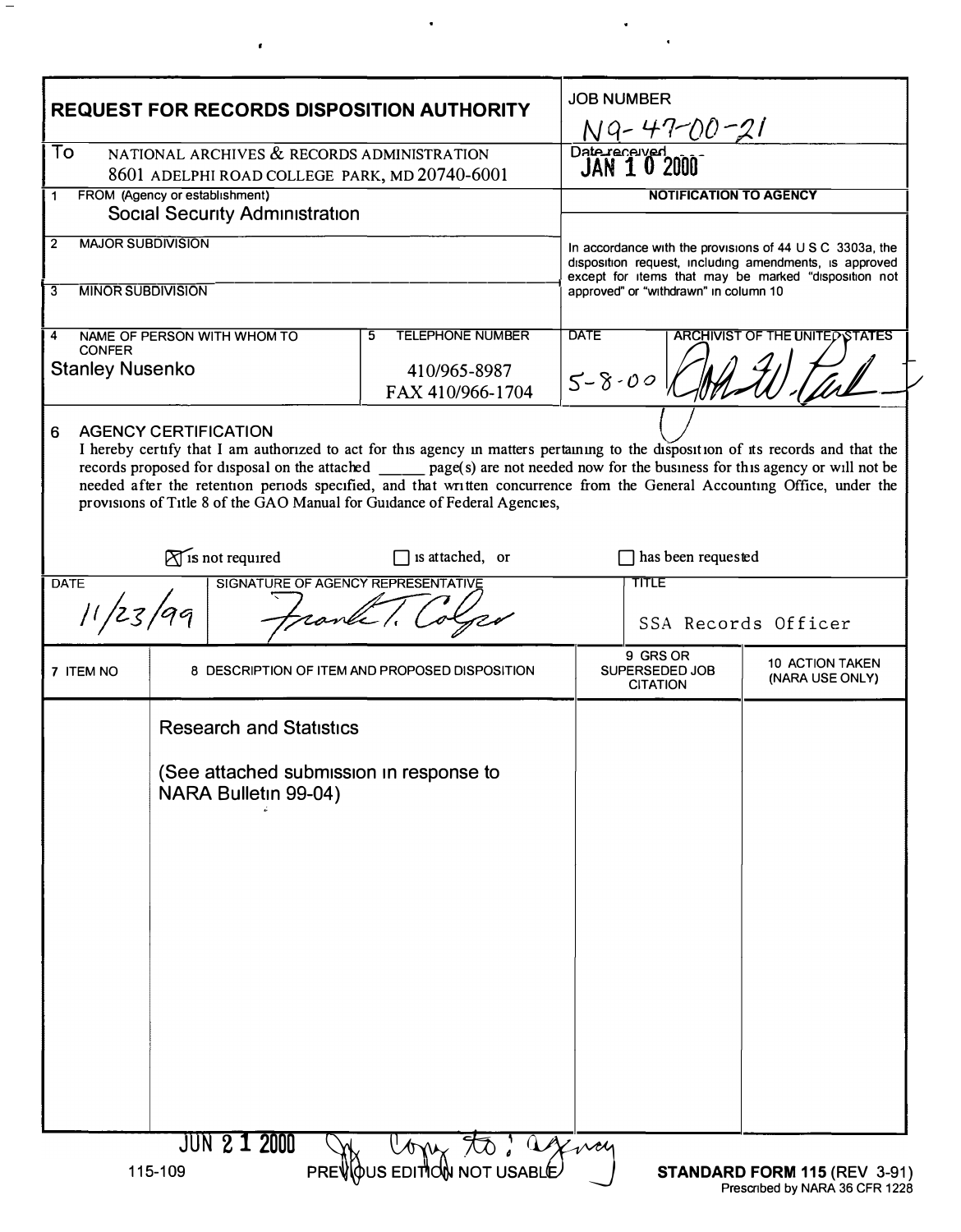## **MODEL II FINAL**

## **OFFICE OF PUBLICATIONS AND LOGISTICS MANAGEMENT SOCIAL SECURITY ADMINISTRATION**

## RESEARCH and STATISTICS

a Electronic copies created on electronic mail and word processing systems for all series under the Research And Statistics (RES) file code covered by NARA Disposition Jobs NC1-47-78-21 (1), NC-174-172 (I C), NC1-47-78-21 (D), NC-174-172 (III), NCl-47-78-21 (XI), NCl-47-78-21 (XI B), NC-174-172 (Xl B 2), NC-174-172 (Xl B 4), NCI-47-81-6, NCl-47-81-6 (4 a), NCl-47-81-6 (4 a (3), NCI-47-81-6 (4 a (3)(a), NCI-47-81-6 (4 a (3Xb), NCl-47-81-6 (4 b), NCI-47-81-6 (4 b (3)(d),  $NC1-47-81-6$  (4 b (3)(d)(1),  $NC1-47-81-6$  (4 b (3)(d)(2), NCl-47-81-6 (4 b (3Xb), NCl-47-78-21 (IX **C),** NCI-47-81-6 (2 b), NCl-47-81-6 (2 b 1), NC-174-172 (VIII 1), NC-174-172 (VII), NC-174-172 (VII 1), NCI-47-78-21 (VIII), NC-174-172 (VIII A), NCI-47-78-21 (VIII B), NC-174-172 (VIII B 2), NCl-47 81-6 (3), NCl-47 81-6 (3 1), NCl-47-81-6 (3 a), NCI-47-81-6 (3 b), NCI-47-81-6 (3 **C),**  NCI-47-81-6 (5 d), NCl-47-81-6 (3 E (2), NC-174-172 (XI C 1), NC-174-172 (XI C 2), NC-174-172 (XI D), NC-174-172 (XI D 1), except those listed under Items (b)-(e) for this SF-115 (39 items, 39 temporary)

Disposition Delete after record keeping copy has been produced

b Electronic copies of other Copies of Reports created on electronic mail and word proc essmg systems for senes under the (RES) file code covered by NARA [Disposition](https://D1spos1tJ.on) Job NCl-47-78-21 (Xl A 2), NCl-47-78-21, NCl-47-78-21 (XI A 2 d (3a), NCl-47-78-21 (XI A 2 d (3b), NCl-47-81-6 (5 a), NCI-47-81-6 (5 b), NCI-47-81-6 (4 b (3), NC1-47-81-6 (4 a (2)(b), NC1-47-81-6 (5 c), NC1-47-81-6, NC1-47-78-21 (IX C 2), NC1-47-78-21 (IX C 2 a), NCl-47-78-21 (VIII B 1 ), NCI-47-81 6 (3 E) (14 item, 14 temporary)

Disposition Destroy when superseded, or canceled

c Electronic copies of other Tabulations (paper copy) created on electronic mail and word processmg systems for senes under the (RES) file code covered by NARA Disposition Job NC-174-172 (Xl B 1), NCI-47-81-6 (4 a (1), NCl-47-81-6 (3 D) (3 item, 3 temporary)

> Disposition Destroy/Delete after dissemination, revision, or updating has been completed

d Electromc copies of other Tabulations created on electromc m ail and word processmg systems for senes under the (RES) file code covered by NARA Disposition Job NCI 74 -172 (Xl A 1 e(l)), NCI-47-81-6 (4 a **(1 ),**  NC-174-172 (Xl B 1) (3 item, 3 temporary)

> [Disposition](https://D1spos1tJ.on) Destroy when superseded or updatmg has been completed